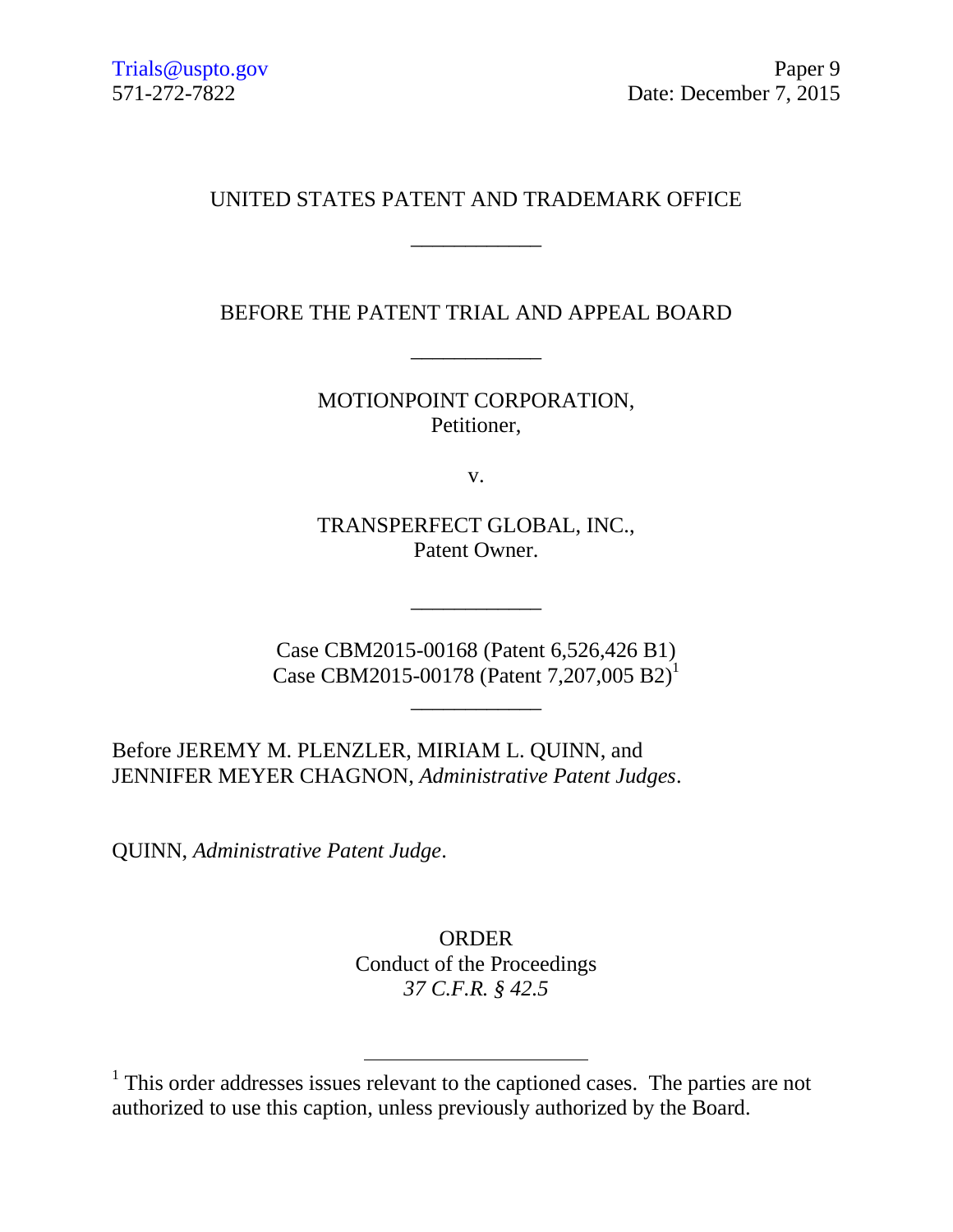On December 4, 2015, we held a conference call between respective counsel for Petitioner and Patent Owner, and Judges Quinn, Chagnon, and Plenzler. Petitioner requested the call to discuss additional briefing on certain issues and a procedural question regarding re-filing the Petition to address claim construction for claims 9–16 in CBM2015-00168. A court reporter was present. Each of the issues addressed in the call are summarized below. This order sets a special briefing schedule for the authorized papers, as described below.

### A. ADDITIONAL BRIEFING REGARDING STANDING

Petitioner requests additional briefing to address an issue of standing that Patent Owner raised in the Preliminary Response. The requested briefing is limited to the interpretation of the statutory provision that allows filing of a petition for covered business method review of a patent by a person who has been sued for infringement of the patent. Patent Owner objects to Petitioner's request because Patent Owner contends that Petitioner should have established standing in the Petition. In the event the objection is overruled, Patent Owner requests an opportunity to respond to Petitioner's filing in a proportional number of pages.

After hearing both sides on the issues raised and the potential impact of this issue on our decision whether to institute, we authorized Petitioner to file additional briefing limited to Petitioner's contention that it has standing to file the instant proceedings based on its interpretation of the applicable statutory and regulatory provisions. No facts beyond those already established in the record are alleged to be relevant to the issue. Therefore, no new facts are to be addressed in the authorized briefs. Petitioner's brief will be limited to three pages, and shall be styled as a Reply to Patent Owner's Preliminary Response. Patent Owner is authorized to file a Sur-Reply limited to no more than three pages. These

2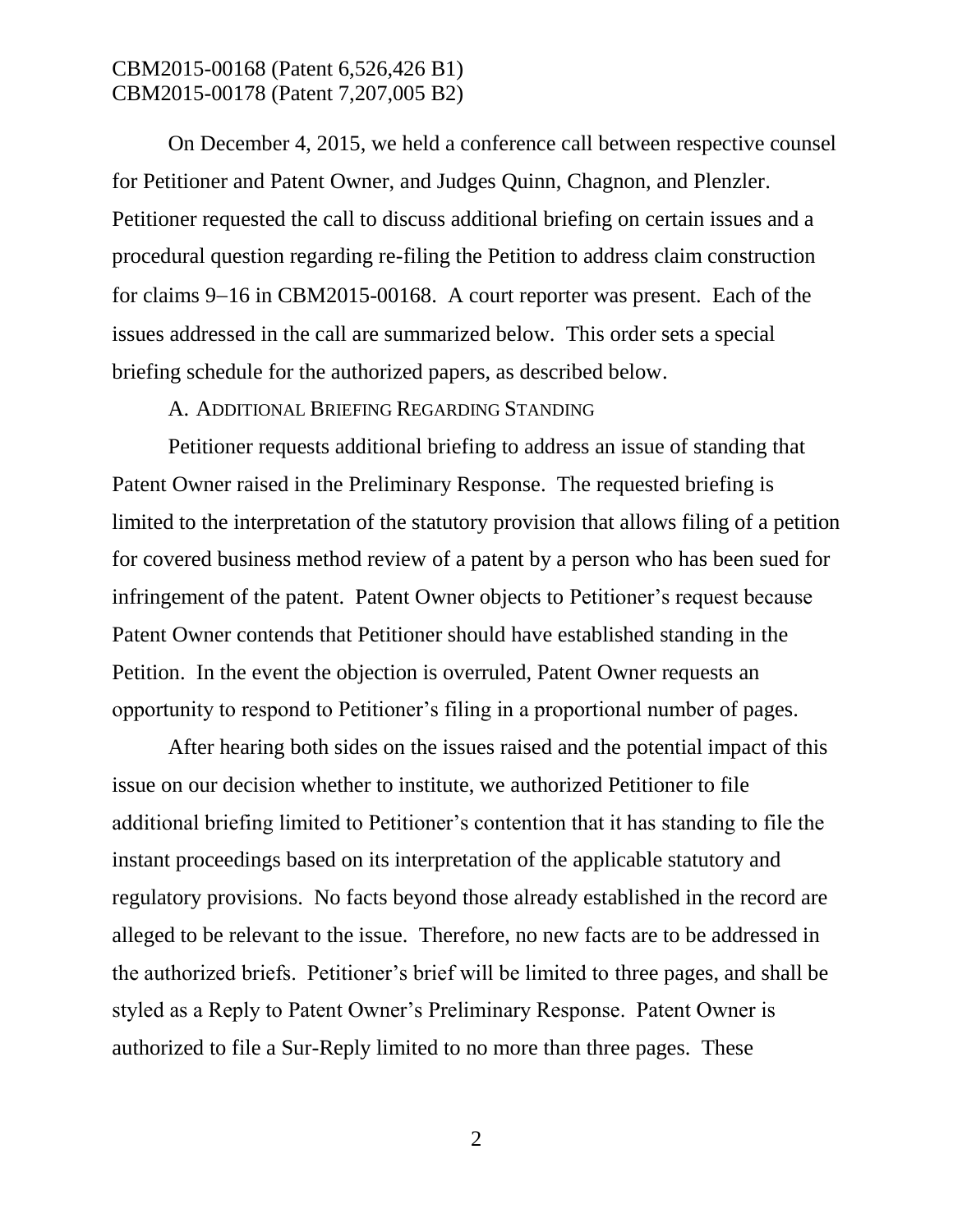instructions and the briefing schedule hereby ordered shall apply to both proceedings.

#### B. CLAIM CONSTRUCTION STANDARD CLARIFICATION

Petitioner requests additional briefing regarding whether the reinstatement of the patent, after the filing of the Petition, impacts in any way its position on claim construction. Patent Owner objects to the additional brief because it alleges that Petitioner has taken a position on claim construction that is unaffected by the reinstatement of the patent. In the alternative, if the Board authorized Petitioner's filing, Patent Owner requests an opportunity to respond.

After hearing both sides of the issues raised and considering the change of status of the patent *after the filing of the Petition*, we authorized Petitioner to file a one page Reply addressing the impact, if any, that the reinstatement of the patent, post-Petition, would have on Petitioner's claim construction position advocated in the filed Petition. Because this issue is relevant to both proceedings, we authorized the filing in both proceedings. Patent Owner is not authorized to file any responsive papers. These instructions and the briefing schedule hereby ordered shall apply to both proceedings.

# C. RE-FILING OF PETITION WITH REGARD TO CLAIMS 9-16 IN CBM2015-00168

Petitioner alleges that the Preliminary Response raised the issue of whether claims 9-16 in CBM2015-00168 recite means-plus-function terms. Although Petitioner contends they do not, Petitioner, nevertheless, seeks an opportunity to address, post-Petition, what would be the means-plus-function construction of claims 9–16. Petitioner sought to withdraw from consideration claims 9–16 in favor of filing a new Petition that addresses these claim construction issues. Patent Owner objects to the proposed withdrawal because filing a new Petition would

3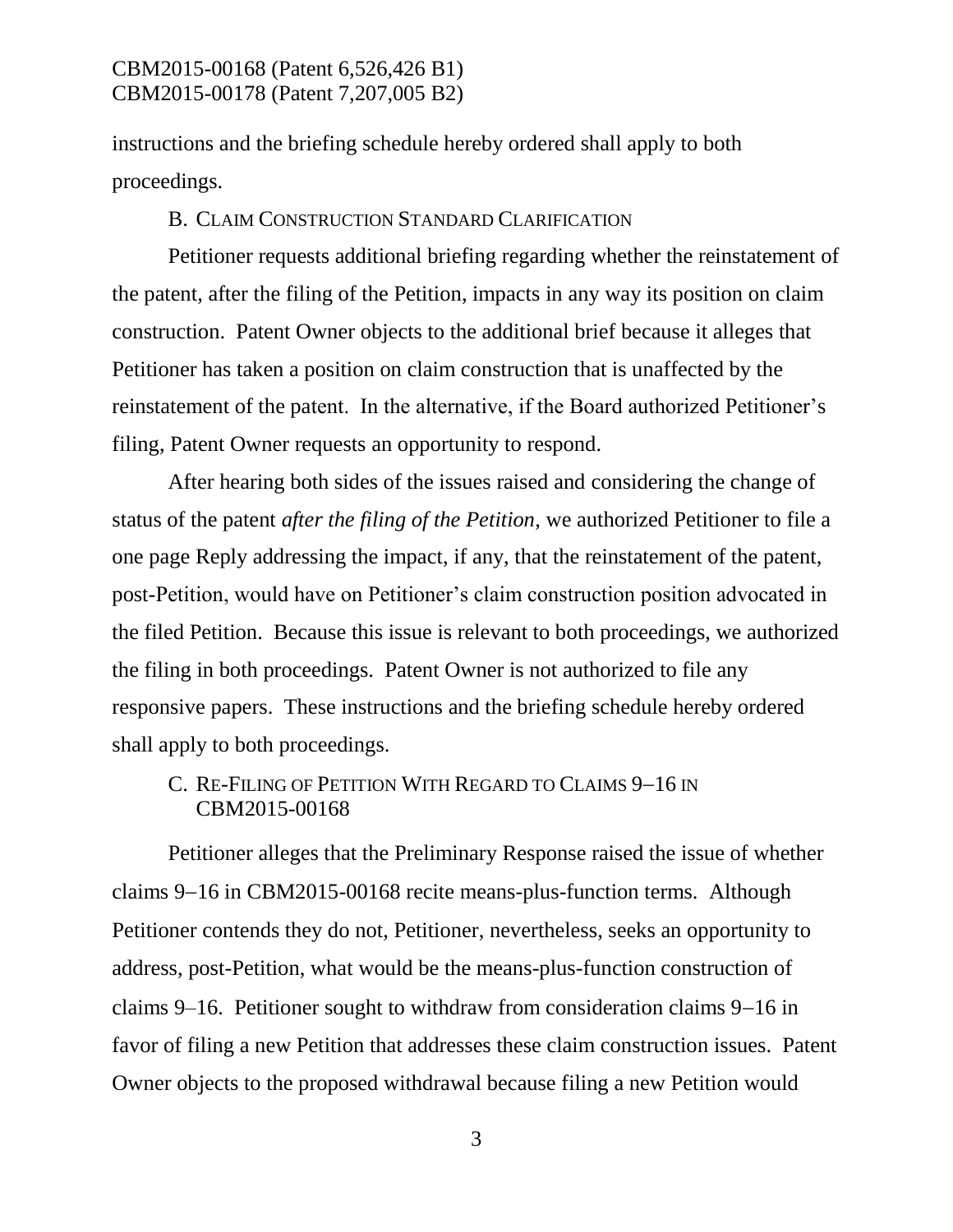give an unfair advantage to Petitioner to pre-empt Patent Owner's arguments made in the Preliminary Response. Patent Owner argues that the Petition should be considered as filed, without consideration of additional substantive material.

After hearing both sides of the issues raised and consideration of the Board's resources, we did not authorize the withdrawal of claims from CBM2015-00168. The Petition will be considered as filed.

#### D. CONSIDERATION OF RELATED CASE CBM2015-00178

Petitioner requests that the Board consider in CBM2015-00178 the same issues addressed above. Patent Owner's Preliminary Response in Case CBM2015- 00178 is due on December 8, 2015. Given the overlap of issues in the two proceedings, we authorized Petitioner to file the authorized briefs in both proceedings. In light of the authorized briefing by Petitioner, Patent Owner requested additional time to prepare its Preliminary Response in CBM2015-00178. We are not inclined to change the current deadline for Patent Owner's Preliminary Response in light of the authorized sur-reply for Patent Owner to respond.

#### *Order*

#### It is

ORDERED that Petitioner is authorized to file, by December 11, 2015, a First Reply to Patent Owner's Preliminary Response of no more than 3 pages, limited to addressing Petitioner's interpretation of the applicable statutory and regulatory provisions to the established facts concerning standing. No new facts are to be introduced into the record;

FURTHER ORDERED that Patent Owner is authorized to file, by December 18, 2015, a Sur-reply, of no more than 3 pages, responding to the standing interpretation issue addressed in Petitioner's Reply;

4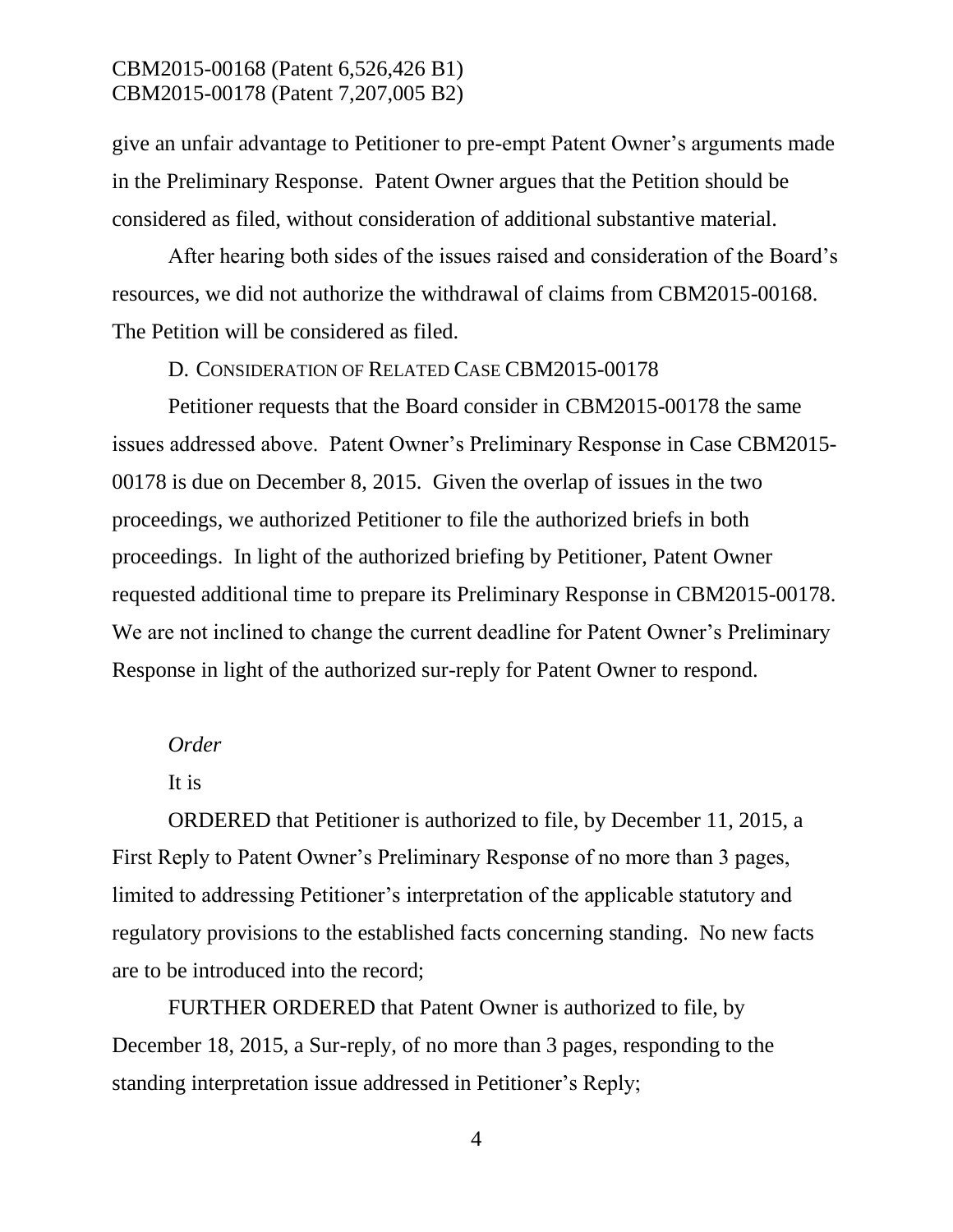FURTHER ORDERED that Petitioner is authorized to file, by December 11, 2015, a Second Reply of no more than 1 page, limited to addressing the impact, if any, that the reinstatement of the patent, post-Petition, would have on Petitioner's claim construction position advocated in the filed Petition;

FURTHER ORDERED that the schedule for filing the additional briefing ordered above is set for both of the captioned proceedings;

FURTHER ORDERED that Petitioner is not authorized to either alter or withdraw any of the grounds or claims asserted in the filed Petitions; and

FURTHER ORDERED that the time for filing Patent Owner's Preliminary Response in CBM2015-00178 remains unchanged, with the deadline remaining December 8, 2015.